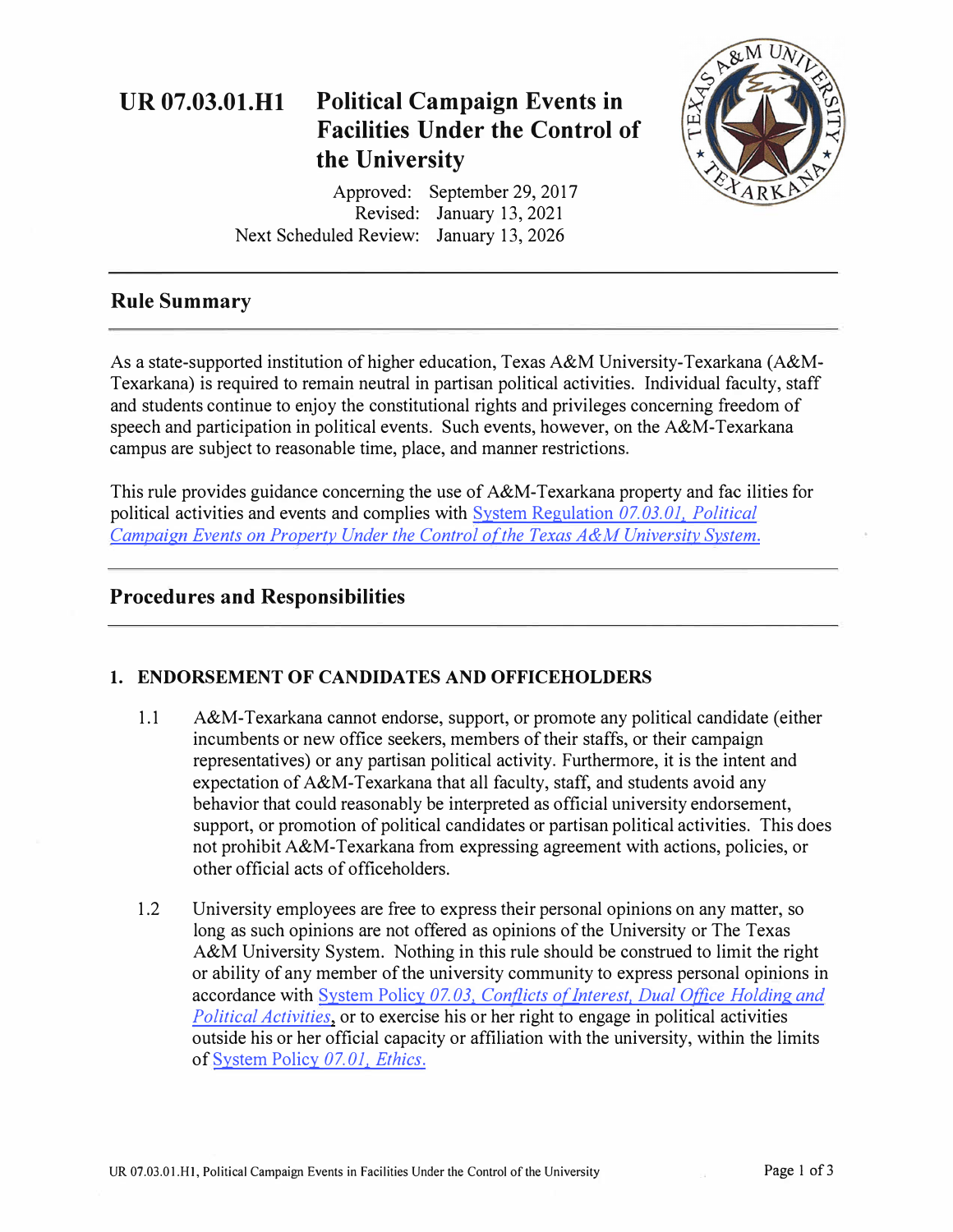### **2. DISCRIMINATION BASED ON POLITICAL VIEWPOINT**

A&M-Texarkana will not discriminate against any organization or individual on the basis of political affiliation or doctrine, nor will it favor any political organization or doctrine over another.

#### **3. USE OF UNIVERSITY FUNDS, SERVICES, OR FACILITIES**

- 3.1 In accordance with System Policy 07.03, Conflicts of Interest, Dual Office Holding *and [Political Activities,](https://policies.tamus.edu/07-03-01.pdf)* no A&M-Texarkana employee shall expend or authorize the expenditure of any university funds, services, or supplies for the purpose of influencing the outcome of any election or partisan political activity.
- 3.2 Should A&M-Texarkana property or facilities be approved for use by political candidates or parties, a sign with the words that follow must be displayed near the event.

*"By policy, Texas A&M University-Texarkana is required to remain neutral in political activities. The use of A&M-Texarkana facilities and property by candidates and political organizations does not imply or indicate support for any candidate or political party.* "

- 3.3 Recognized student organizations and faculty and staff groups (other than faculty or staff groups officially organized and staffed by the university and which were created for the purpose of conducting official university business) may sponsor candidates for political office or current officeholders to speak at a university event in accordance with all applicable university requirements. In sponsoring a partisan political activity on campus, a recognized student organization or faculty/staff group must be responsible for seeking the appropriate approvals for any space requests and communicating and collaborating with the appropriate University officials about the event.
- 3 .4 The organization or group sponsoring an off-campus speaker has the responsibility of making clear the fact that the organization, not the university, is extending the invitation to speak and that any views the speaker may express are his or her own and not necessarily those of The Texas A&M University System or A&M-Texarkana.

### **4. VISITS BY CURRENT OFFICEHOLDERS**

When a holder of a political office visits A&M-Texarkana, the officeholder shall be afforded all due respect and courtesies to which the officeholder is entitled. However, the officeholders may not engage in any partisan political activities, including campaigning for themselves or on behalf of others, in university-controlled facilities unless they comply with all relevant conditions within this rule. If the nature of an officeholder's visit is not clear prior to arrival, University officials should use their best efforts to determine in advance if the officeholder will be engaging in any partisan activities during the visit. A written statement from the sponsoring campus organization may be requested by the President or designee to clarify the nature of the visit.